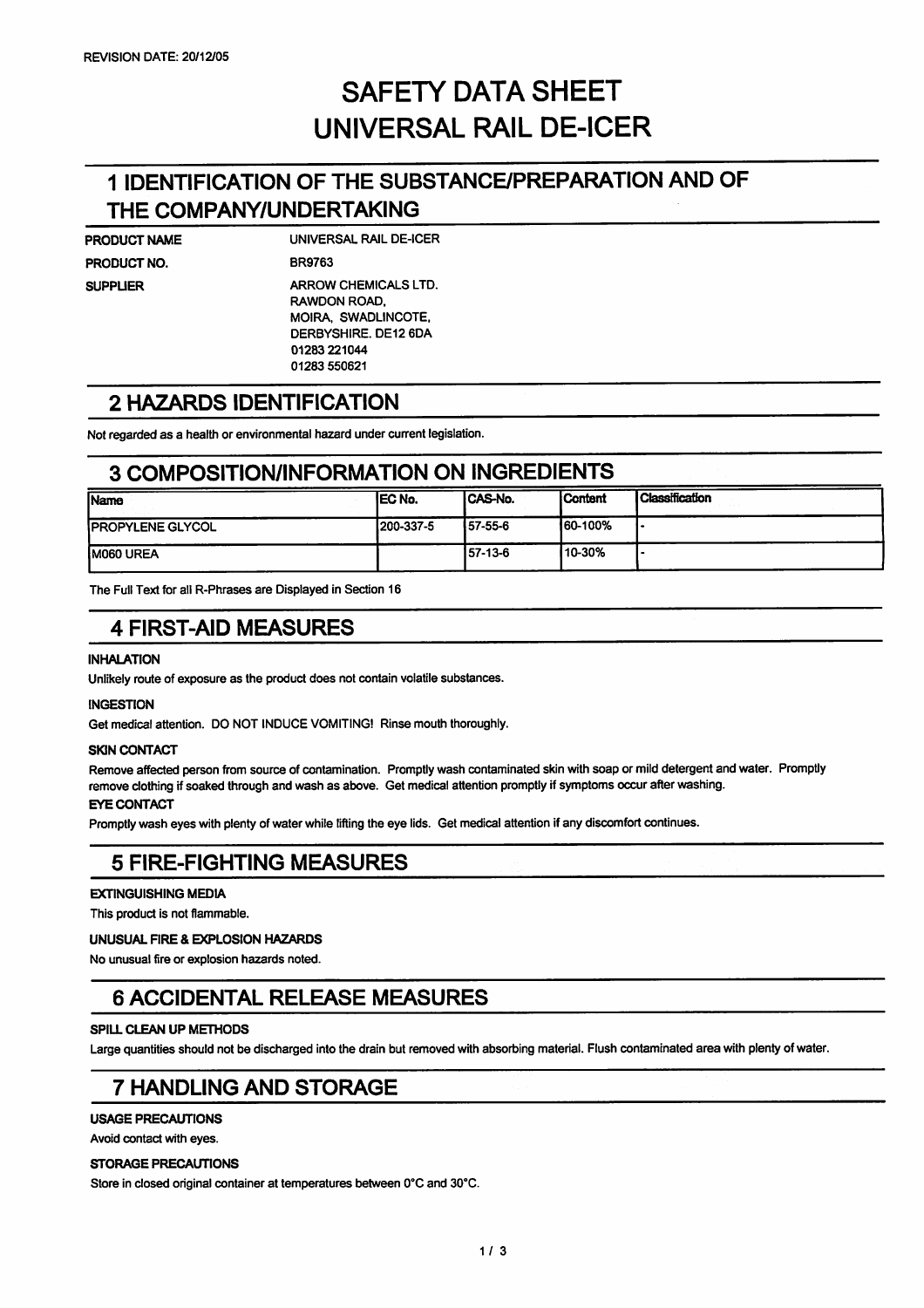## UNIVERSAL RAIL DE-ICER

### 8 EXPOSURE CONTROLS/PERSONAL PROTECTION

#### *PROTECTIVE EQUIPMENT*



#### *HAND PROTECTION*

For prolonged or repeated skin contact use suitable protective gloves.

#### *EYE PROTECTION*

Wear approved chemical safety goggles where eye exposure is reasonably probable.

### 9 PHYSICAL AND CHEMICAL PROPERTIES

| <b>APPEARANCE</b>                     | Liquid                                                    |                                   |     |  |  |  |
|---------------------------------------|-----------------------------------------------------------|-----------------------------------|-----|--|--|--|
| <b>COLOUR</b>                         | Orange                                                    |                                   |     |  |  |  |
| <b>ODOUR</b>                          | No characteristic odour.                                  |                                   |     |  |  |  |
| <b>SOLUBILITY</b>                     | Completely soluble in water Soluble in Alcohol Glycerine. |                                   |     |  |  |  |
| <b>RELATIVE DENSITY</b>               | 1.07                                                      | <b>pH-VALUE, DILUTED SOLUTION</b> | 7.1 |  |  |  |
| SOLUBILITY VALUE (g/100g<br>H2O@20°C) | 100.00                                                    |                                   |     |  |  |  |

### 10 STABILITY AND REACTIVITY

#### *STABILITY*

No particular stability concerns.

#### *HAZARDOUS DECOMPOSITION PRODUCTS*

Toxic gases/vapours/fumes of: Ammonia or amines. Carbon monoxide (CO). Carbonyl compounds. Oxides of: Nitrogen. Carbon dioxide (C02).

### 11 TOXICOLOGICAL INFORMATION

#### *MEDICAL SYMPTOMS*

EYES AND MUCOUS MEMBRANES. Irritation of eyes and mucous membranes. SKIN. Skin irritation, DIGESTIVE SYSTEM. Gastrointestinal symptoms, including upset stomach.

### 12 ECOLOGICAL INFORMATION

#### *ECOTOXICITY*

Not regarded as dangerous for the environment.

### 13 DISPOSAL CONSIDERATIONS

#### *DISPOSAL METHODS*

Dispose of waste and residues in accordance with local authority requirements.

### 14 TRANSPORT INFORMATION

GENERAL **The product is not covered by international regulation on the transport of dangerous goods (IMDG, IATA,** ADR/RID).

No transport warning sign required.

### 15 REGULATORY INFORMATION

### *RISK PHRASES*

NC Not classified.

*SAFETY PHRASES*

S25 Avoid contact with eyes.